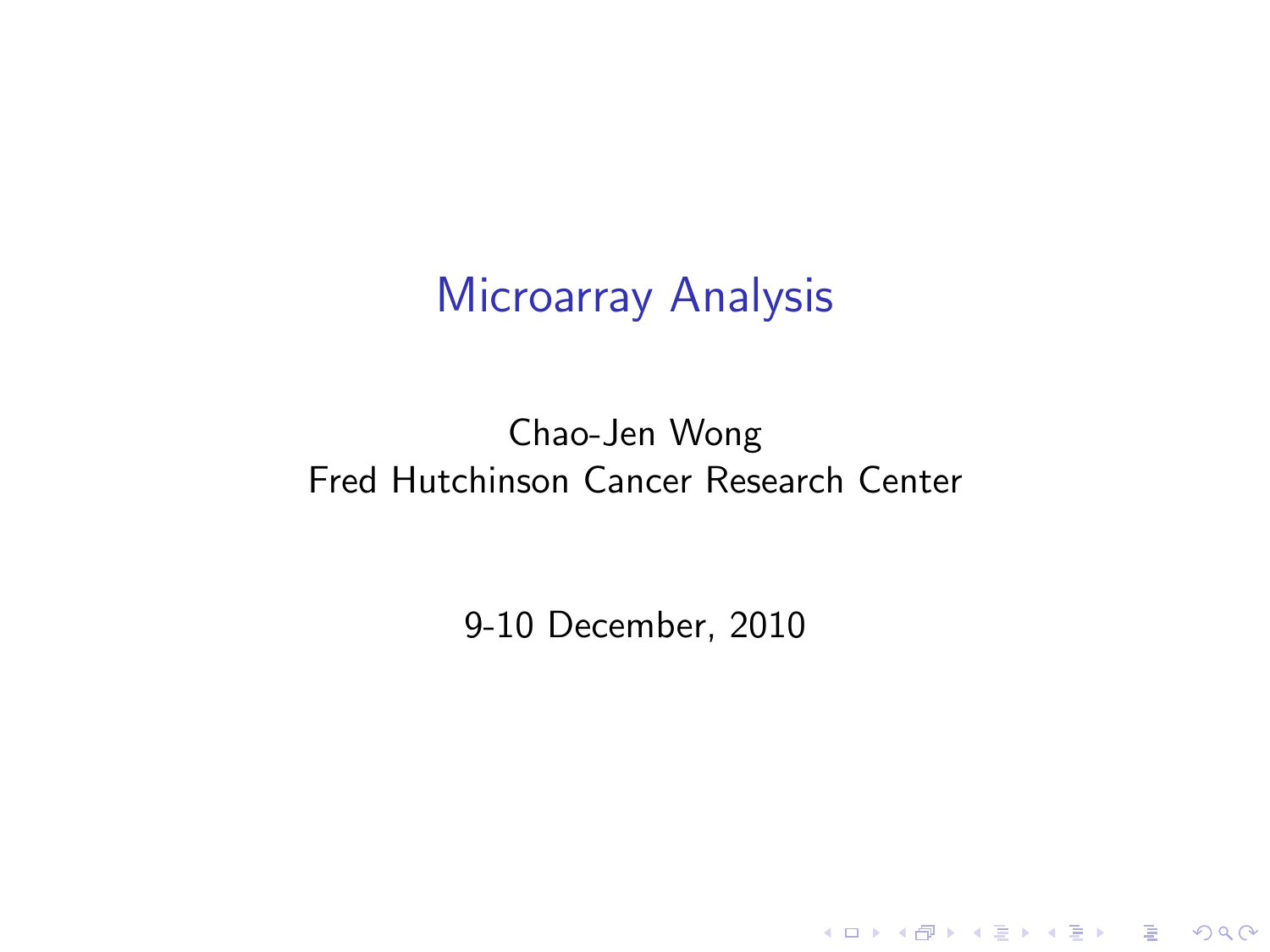**[Basics](#page-2-0)** 

[Moderated](#page-5-0) t-tests

[Using limma](#page-8-0)

p[-value Correction](#page-15-0)

**[Resources](#page-17-0)** 

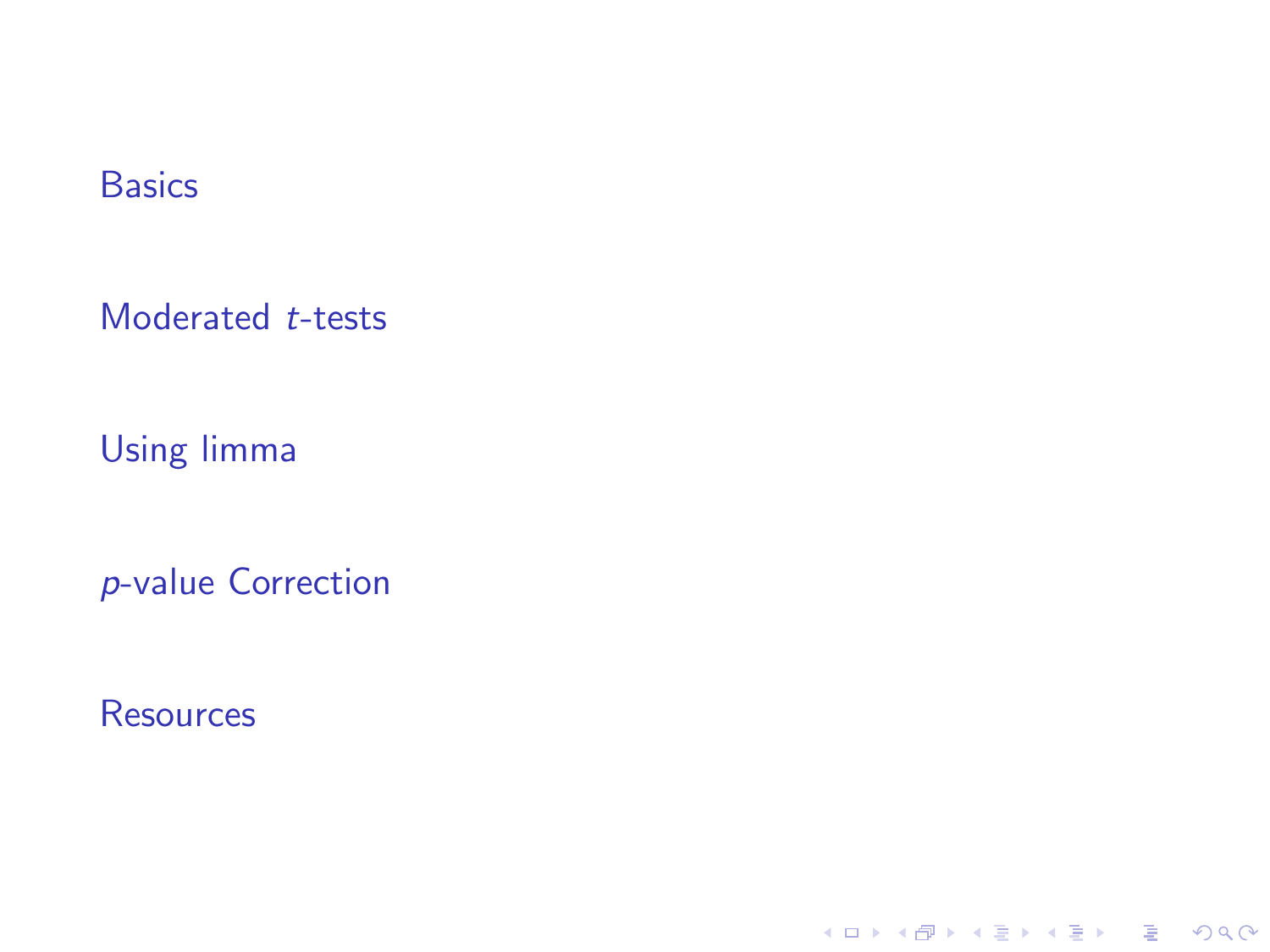## Introduction

<span id="page-2-0"></span> $\overline{a}$ 

- $\blacktriangleright$  Identify differentially expressed genes associated with biological or experimental conditions.
- $\blacktriangleright$  Primarily concerned with two-class problems.
- Data with *n* samples and *p* probes  $(p \gg n)$ .

|           |  | A A A A A B B B B                                                                                    |  |  |  |
|-----------|--|------------------------------------------------------------------------------------------------------|--|--|--|
|           |  | $x_{1,1}$ $x_{1,2}$ $x_{1,3}$ $x_{1,4}$ $x_{1,5}$ $x_{1,6}$ $x_{1,7}$ $x_{1,8}$ $x_{1,9}$ $x_{1,10}$ |  |  |  |
| $X_{2,1}$ |  | $x_{2,2}$ $x_{2,3}$ $x_{2,4}$ $x_{2,5}$ $x_{2,6}$ $x_{2,7}$ $x_{2,8}$ $x_{2,9}$ $x_{2,10}$           |  |  |  |
|           |  |                                                                                                      |  |  |  |
| $X_{p,1}$ |  | $x_{p,2}$ $x_{p,3}$ $x_{p,4}$ $x_{p,5}$ $x_{p,6}$ $x_{p,7}$ $x_{p,8}$ $x_{p,9}$ $x_{p,10}$           |  |  |  |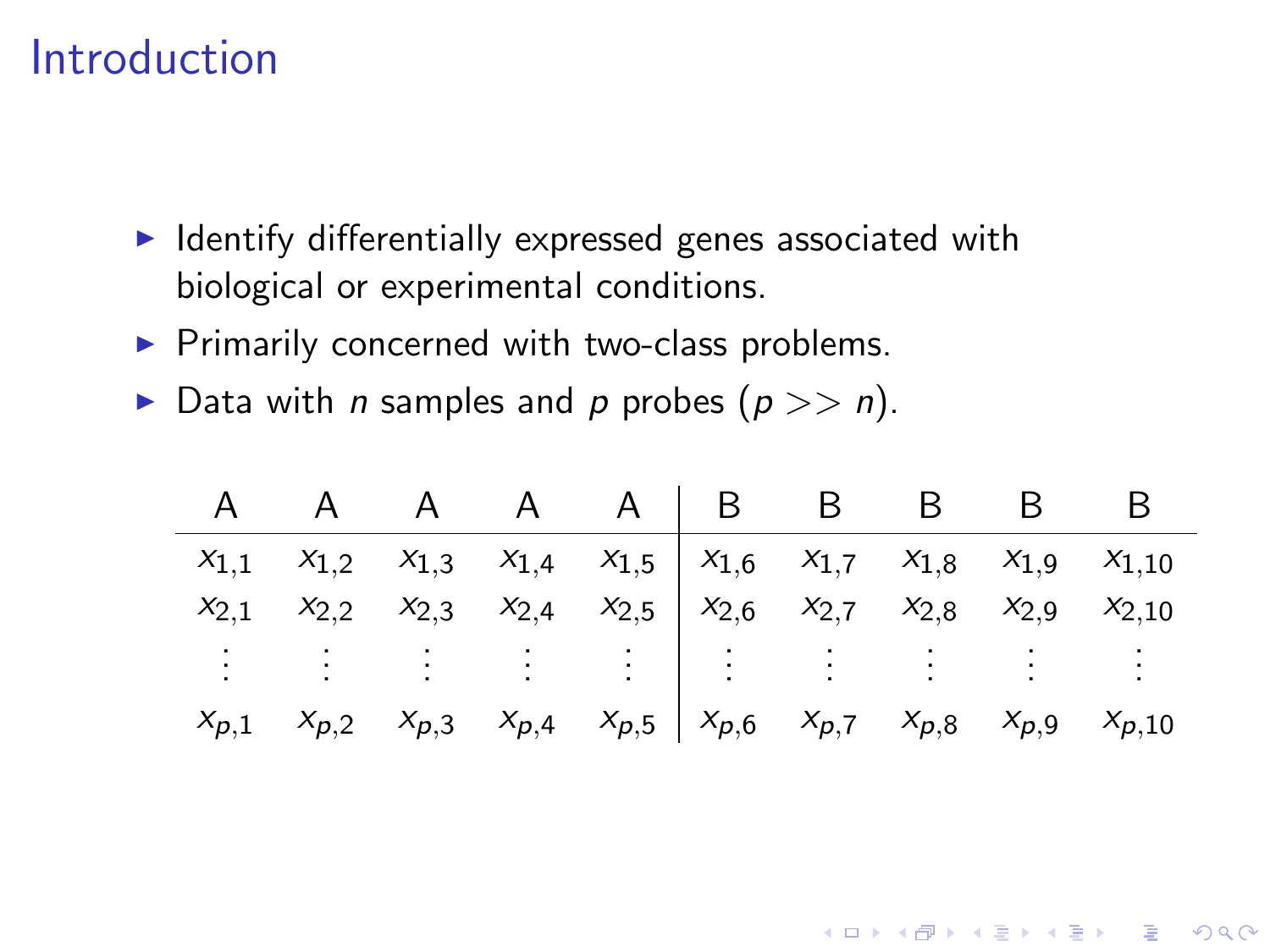# Approaches

- $\triangleright$  Gene-by-gene hypothesis testing
	- $\blacktriangleright$  Treating each gene independently of others.
	- $\triangleright$  Goal: find statistically significant associations of biological conditions.
	- Genes are deemed to be interesting if the  $p$ -value is small.

K ロ ▶ K 個 ▶ K 할 ▶ K 할 ▶ 이 할 → 이익 @

- $\blacktriangleright$  Method: t-tests, moderated t-tests, ROC, F-test.
- $\blacktriangleright$  Machine learning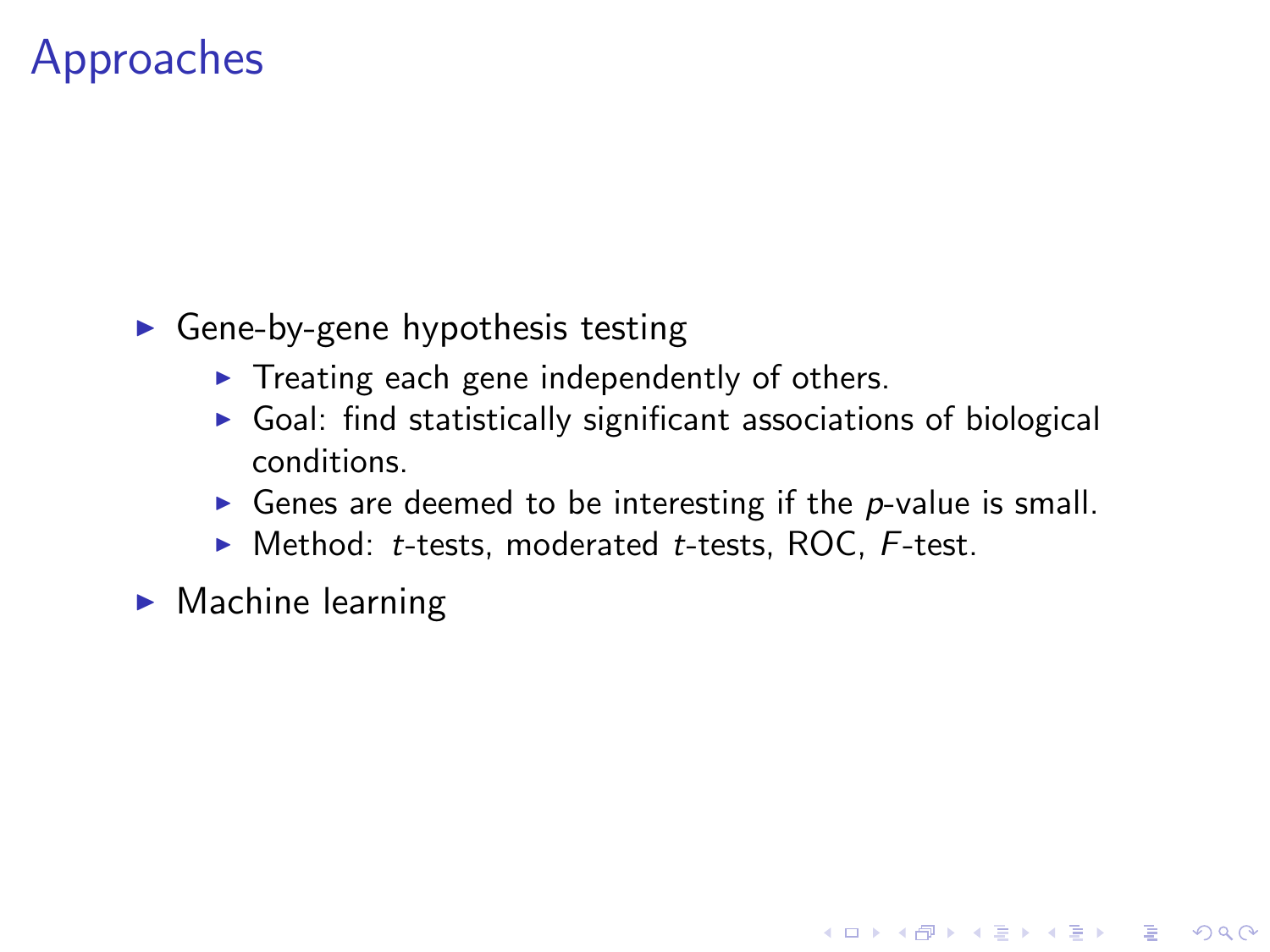#### t-tests

$$
t_g = \frac{\mu_x - \mu_y}{\sqrt{\sigma_x^2 - \sigma_y^2}}
$$

Drawback:

- $\triangleright$  Parametric assumptions hard to justify with few arrays.
- $\triangleright$  The variance in small samples might be noisy.
- $\triangleright$  Genes with small fold-change might be significant from statistical, not biological point of view.

K ロ ▶ K 個 ▶ K 할 ▶ K 할 ▶ 이 할 → 9 Q Q →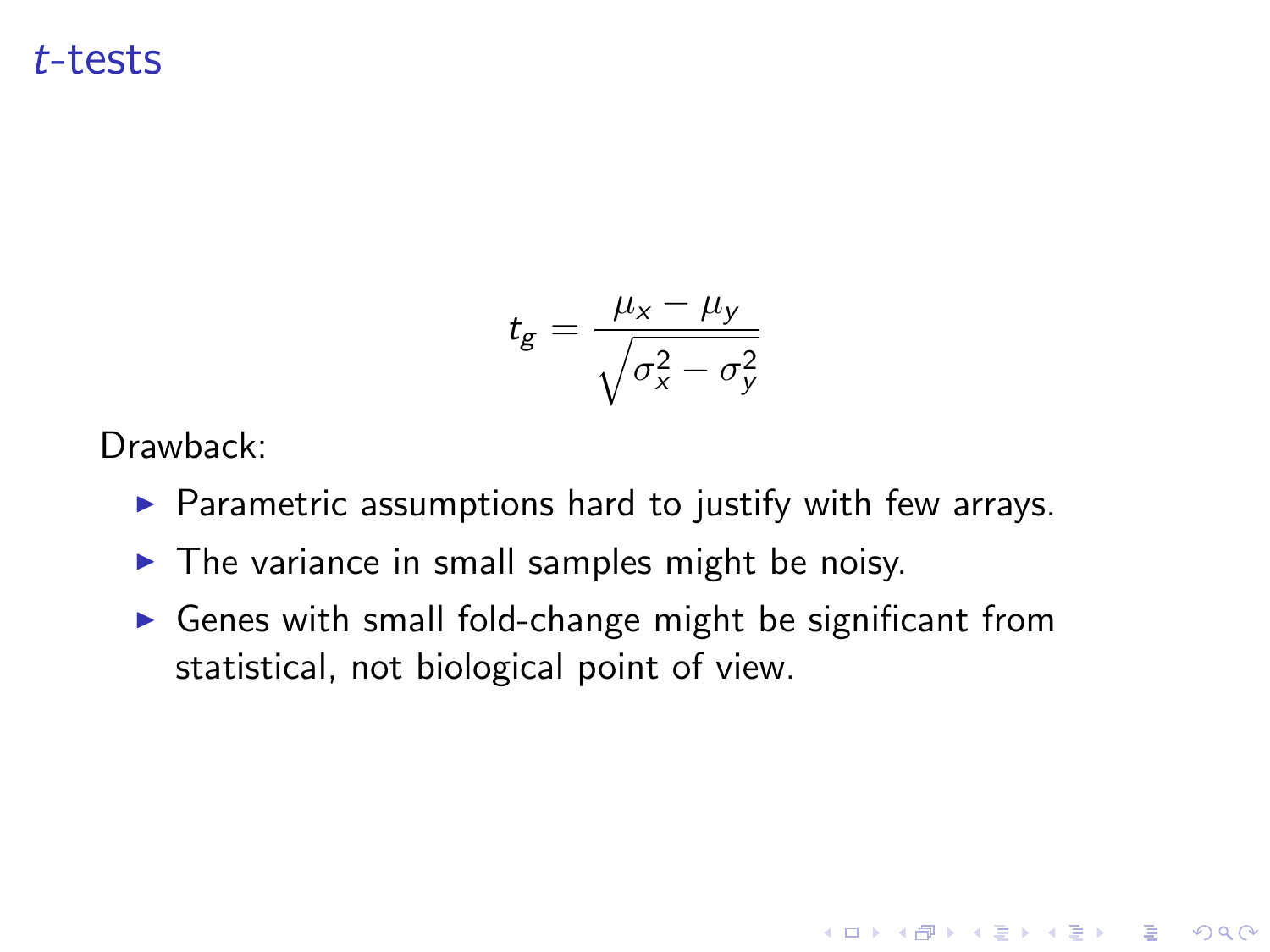## Moderated t-statistics

 $\triangleright$  Rather than estimating within-group variability for each gene, pool the global information from all other genes.

**KOD KAD KED KED DRA** 

<span id="page-5-0"></span> $\triangleright$  Advantage: eliminate occurrence of accidentally large t-statistics due to accidentally small within-group variance.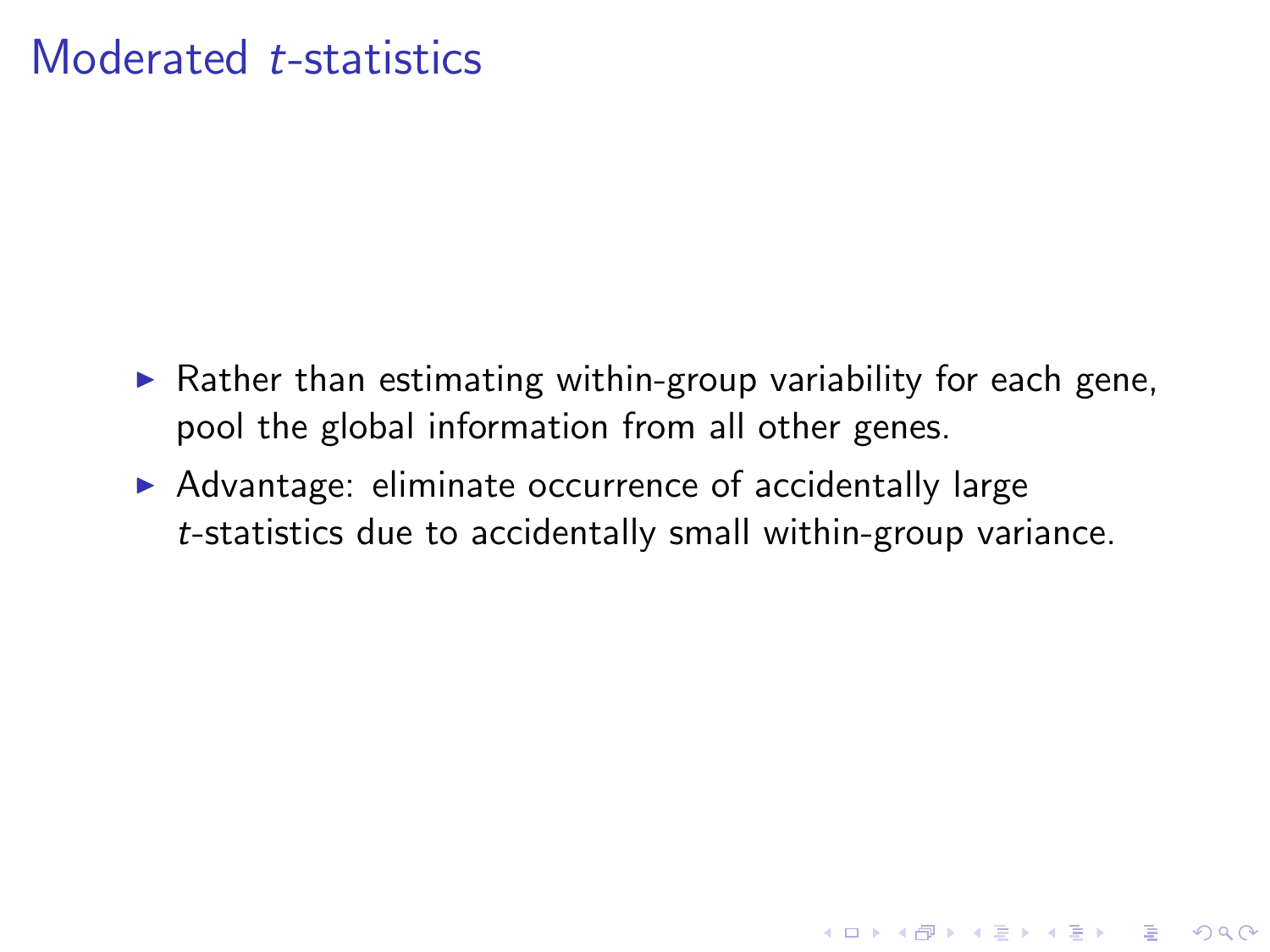## Moderated t-statistics

Using empirical Bayesian approach to estimate:

- $\blacktriangleright$  Overall estimate variation  $s_0^2$ .
- ▶ Per-gene deviation variation  $s_g^2$ .
- $\blacktriangleright$  Shrinkage variation

$$
\tilde{s}_g^2=\frac{d_0s_0^2+d_gs_g^2}{d_0+d_g}
$$

- $\blacktriangleright$  Contrast estimator  $\hat{\beta}_g$  the difference in means between two classes.
- $\blacktriangleright$  Moderated *t*-statistics:

$$
\tilde{t_g} = \frac{\hat{\beta}_g}{\tilde{s}_g \sqrt{\nu_g}}
$$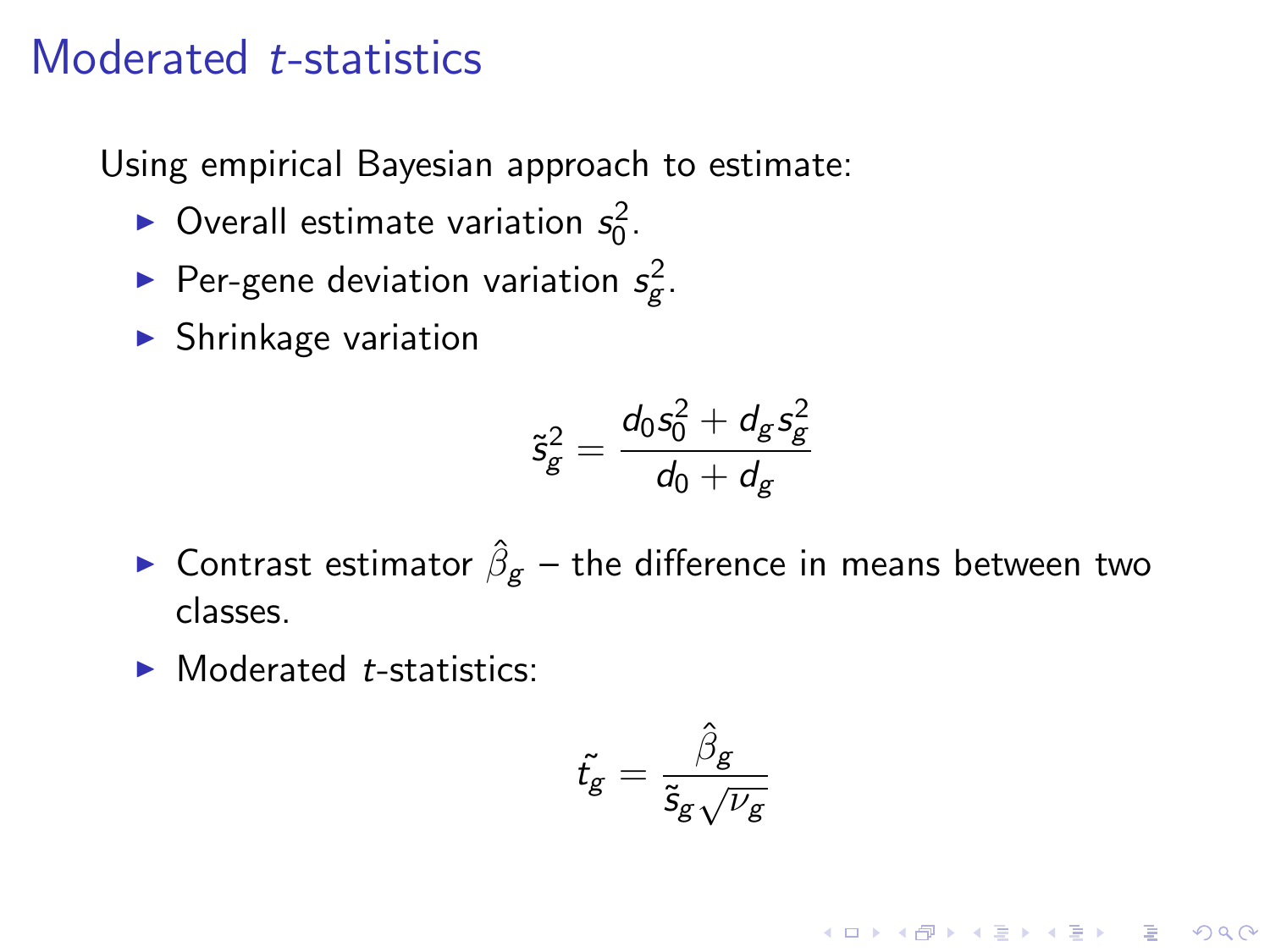# Using limma

1. Define a design matrix to establish parameters of linear model model.matrix.

- 2. Fit a linear model for each gene based on the given design matrix (and a contrast matrix): lmFit().
- 3. Use function eBayes to get moderated t-statistics and relevant statistics.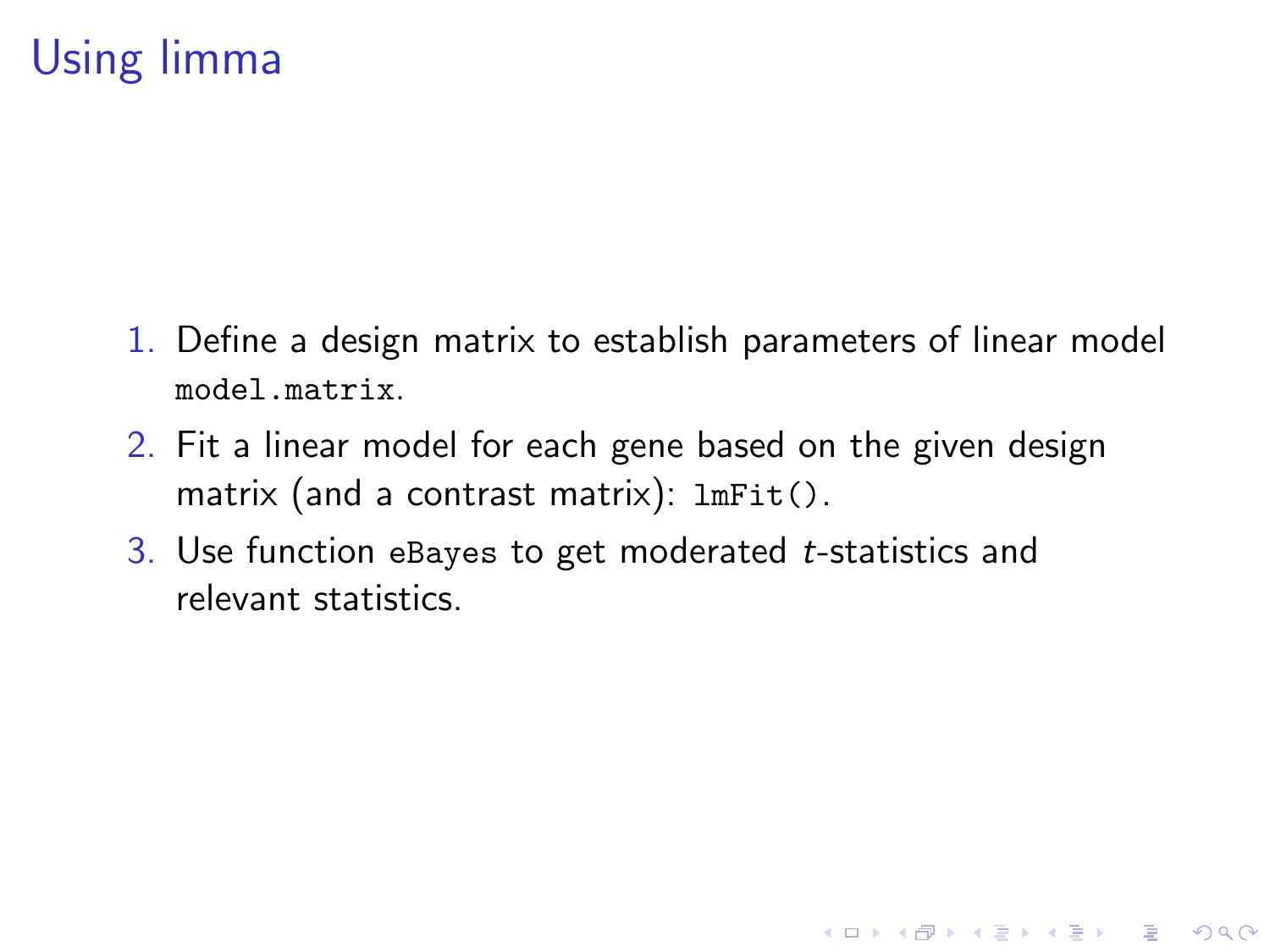## Deriving linear models

Suppose we define a design matrix as the following:

|            | sample <i>i</i> (intercept) | mol.biolNEG |
|------------|-----------------------------|-------------|
| NEG        |                             |             |
| BCR/ABL    |                             |             |
| <b>NEG</b> |                             |             |
|            |                             |             |
|            |                             |             |

Each gene  $Y_j$  for all sample  $i$ , the expression level can be expressed by

$$
\left[\begin{array}{c} Y_{NEG_i,j} \\ Y_{BCR/ABL_i,j} \end{array}\right] = \left[\begin{array}{cc} 1 & 1 \\ 1 & 0 \end{array}\right] \left[\begin{array}{c} \beta_{intercept} \\ \beta_{mol. biolNEG} \end{array}\right] + \epsilon
$$

<span id="page-8-0"></span>
$$
\Rightarrow \beta_{\text{mol.biolNEG}} = Y_{BCR/ABL_i,j} - Y_{NEG_i,j} + \epsilon
$$

$$
y_j = \beta_{intercept} + \beta_{mol \text{. biolNEG}} a_{ij} + \epsilon
$$

$$
\Rightarrow y_j = \beta_0 + \beta_1 a_{ij} + \epsilon
$$

KID KA KERKER KID KO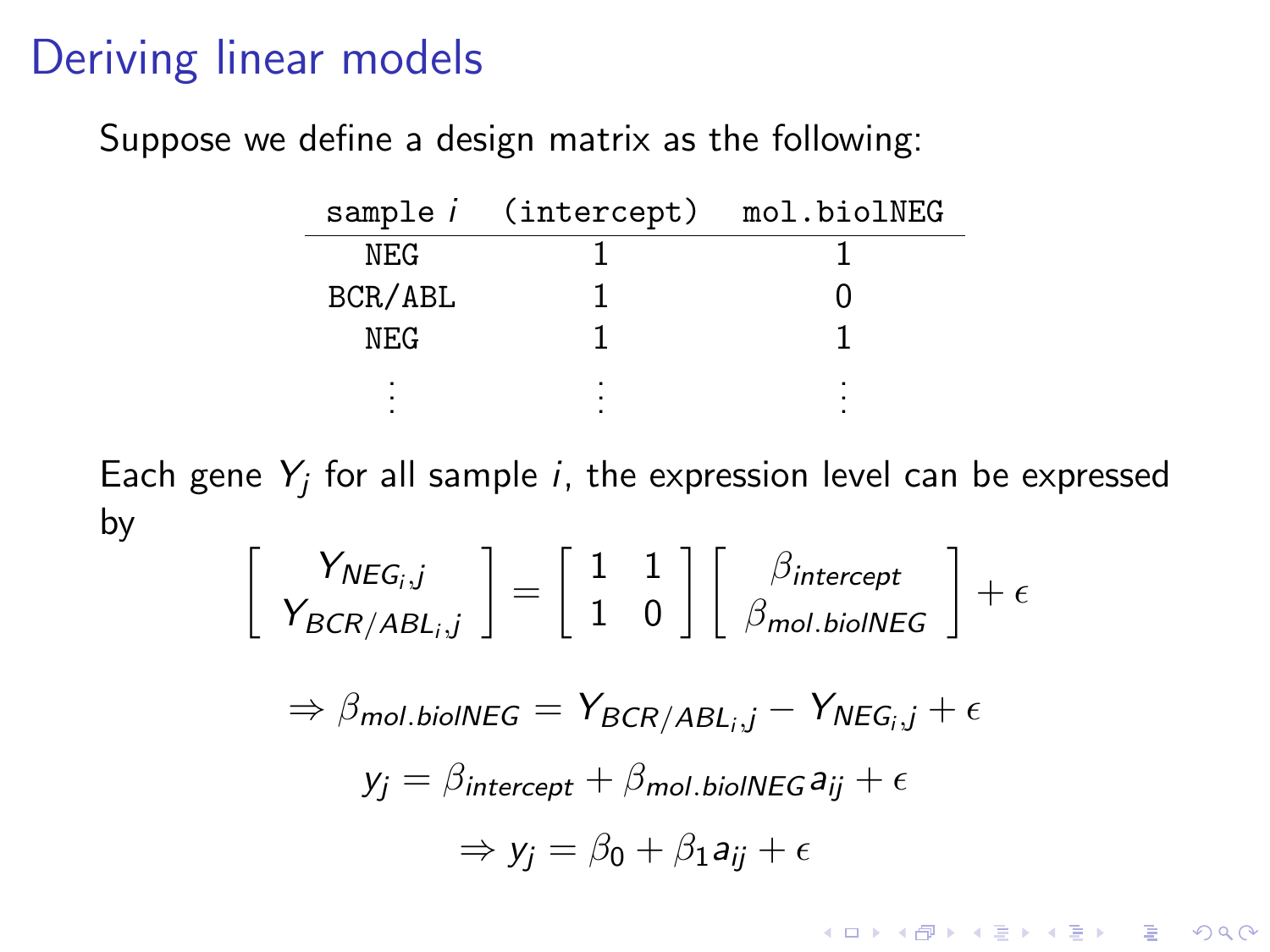# Using limma

Step 1:

#### Code: define design matrix and contrast model

```
> library(limma)
> design <- model.matrix( ~mol.biol, ALLfilt_bcrneg)
>
```
Step 2:

```
Code: linear models and eBayes
```

```
> fit1 <- lmFit(exprs(ALLfilt_bcrneg), design)
> fit2 \leftarrow eBayes(fit1)
> topTable(fit2, coef=2, adjust.method="BH",
+ number=5)
```
**KOD KAD KED KED DRA**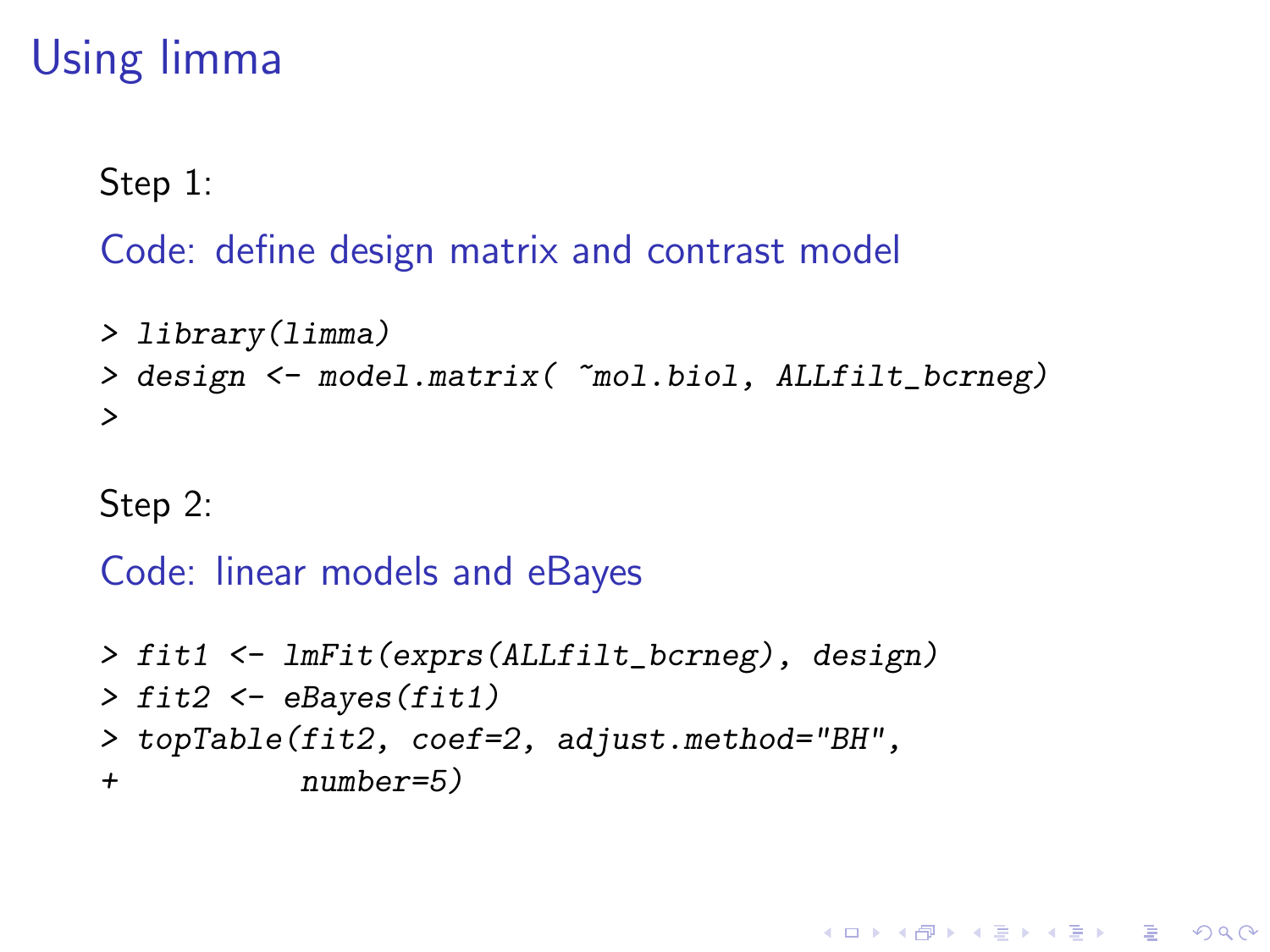# Deriving linear models

Suppose we define a design matrix as the following:

| sample <i>i</i> | mol.biolBCR | mol.biolNEG |
|-----------------|-------------|-------------|
| BCR/ABL         |             |             |
| BCR/ABL         |             |             |
| BCR/ABL         | 1           |             |
|                 |             |             |
| <b>NEG</b>      |             |             |
| <b>NEG</b>      |             |             |
| <b>NEG</b>      |             |             |
|                 |             |             |

 $y_i = \beta_1 a_{ii} + \beta_2 b_{ii} + \varepsilon_i$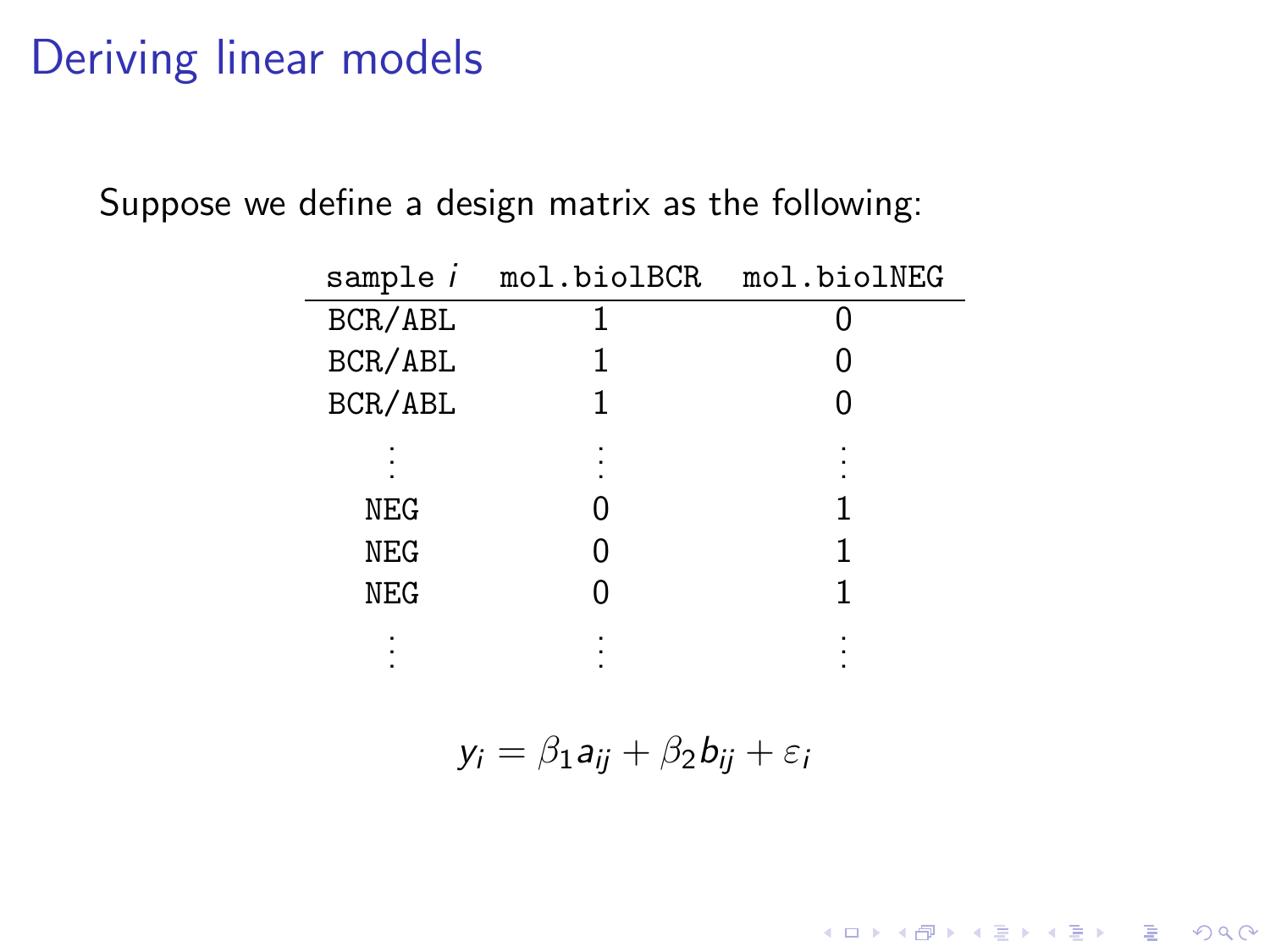# Using limma

Step 1:

Code: define design matrix and contrast model

```
> library(limma)
> design <- model.matrix( ~0+mol.biol, ALLfilt_bcrneg)
> colnames(design) <- c("BCR_ABL", "NEG")
> contr <- makeContrasts(BCR_ABL-NEG, levels=designs)
> # contr <- c(1, -1)
```
Step 2:

Code: linear models and eBayes

> fit <- lmFit(exprs(ALLfilt\_bcrneg), design)

- > fit1 <- contrasts.fit(fit, contr)
- $>$  fit2  $\leq$  eBayes(fit1)
- > topTable(fit2, adjust.method="BH", number=5)

**KORKARYKERKER POLO**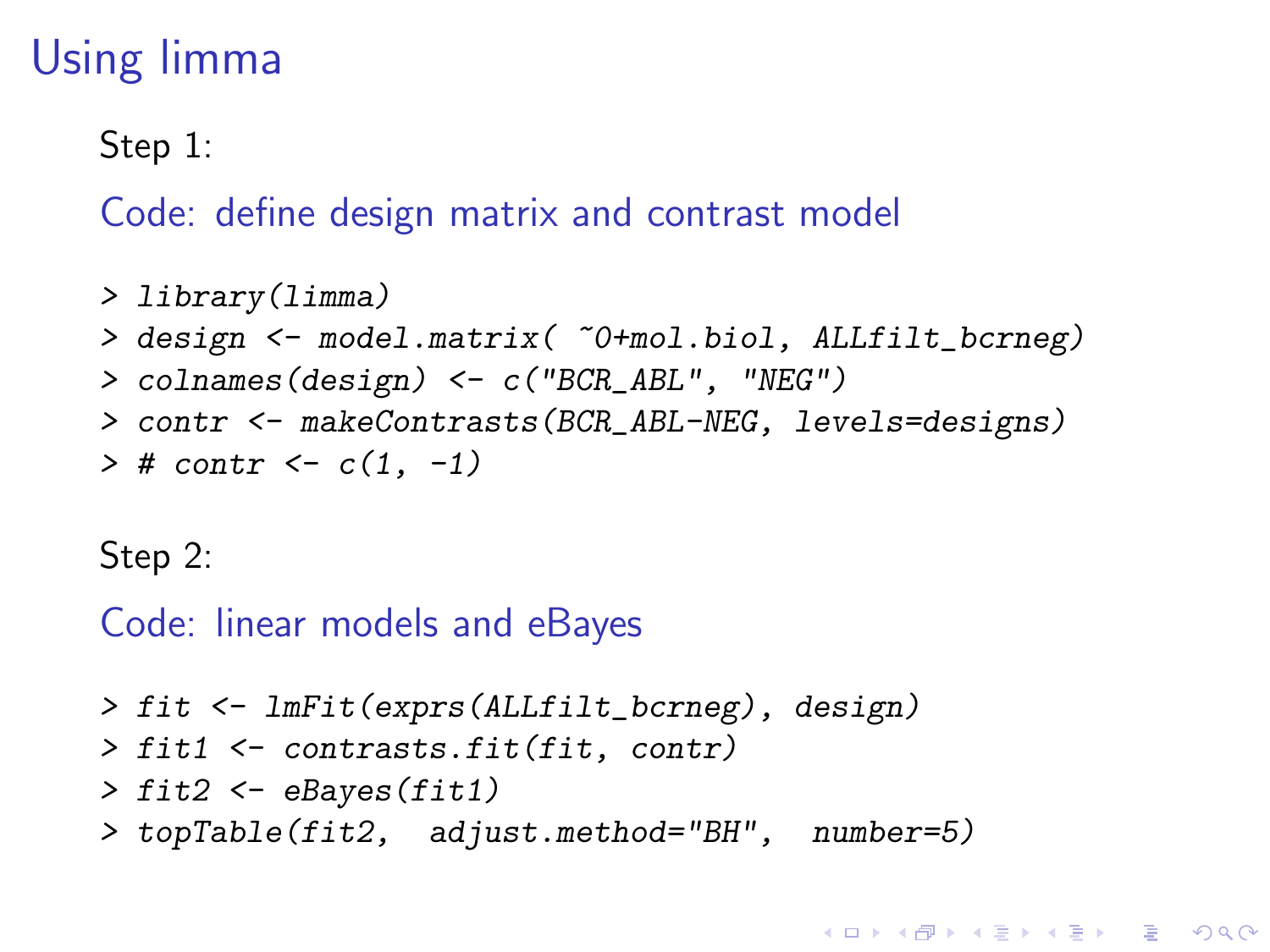### t-tests vs. moderated t-tests

- $\blacktriangleright$  In larger sample size, there is not big difference between the ordinary and the moderated tests.
- $\triangleright$  For smaller sample size the difference will be larger.

<span id="page-12-0"></span>The empirical Bayes moderation is more useful in cases with fewer replicates.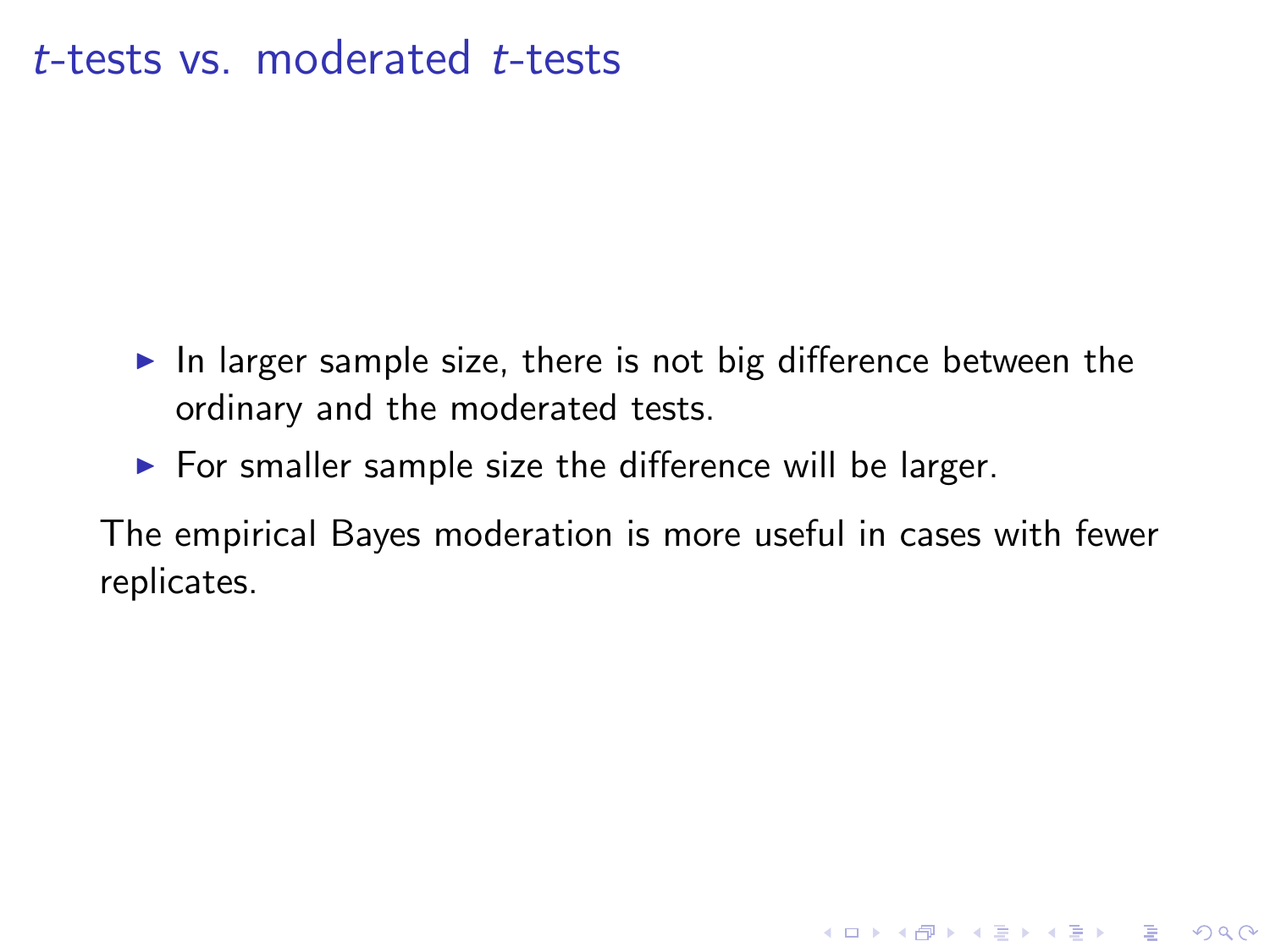# $t$ -tests vs. moderated  $t$ -tests

<span id="page-13-0"></span>

79 samples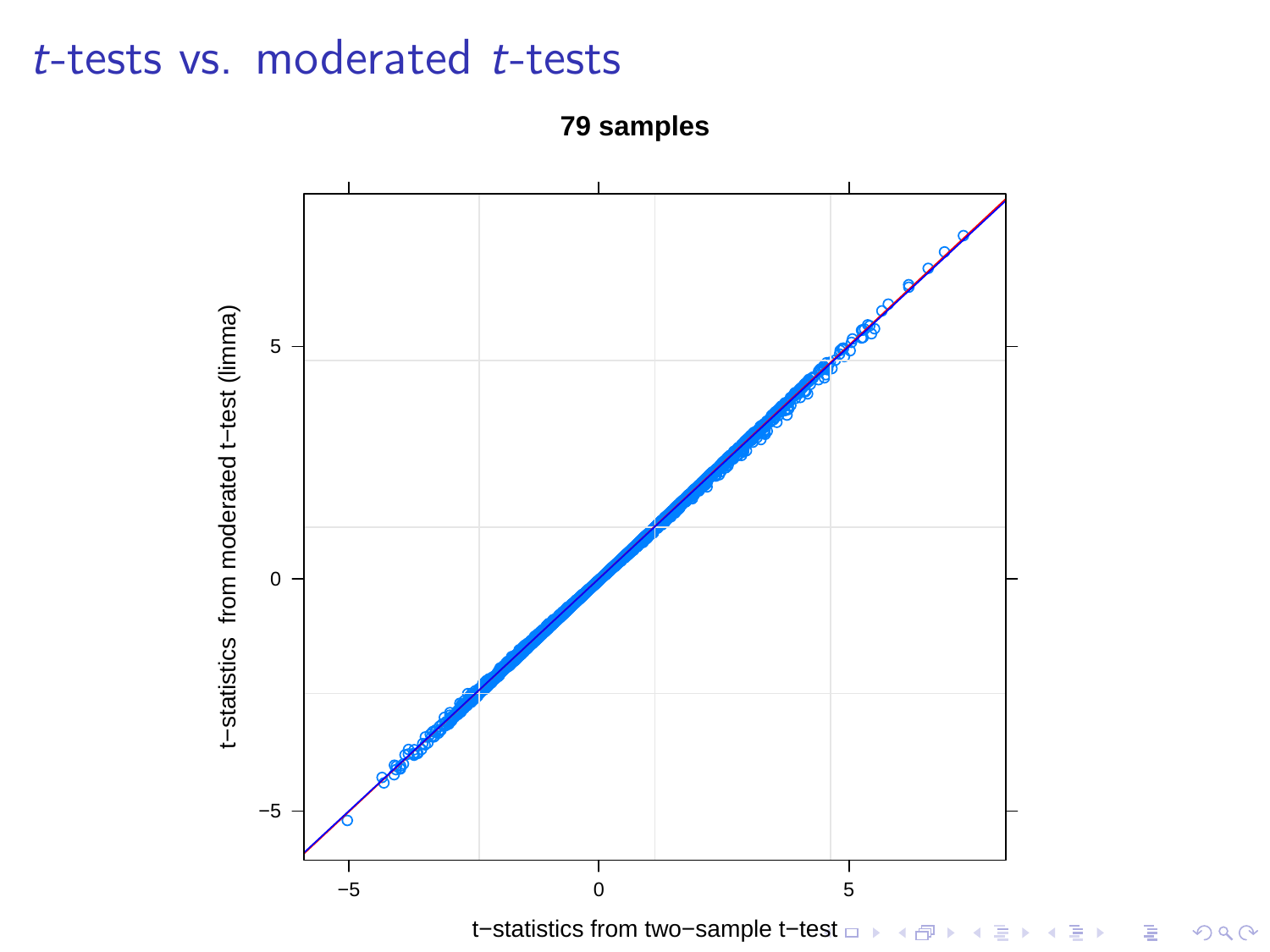## $t$ -tests vs. moderated  $t$ -tests



È

6 samples -- 3 for each group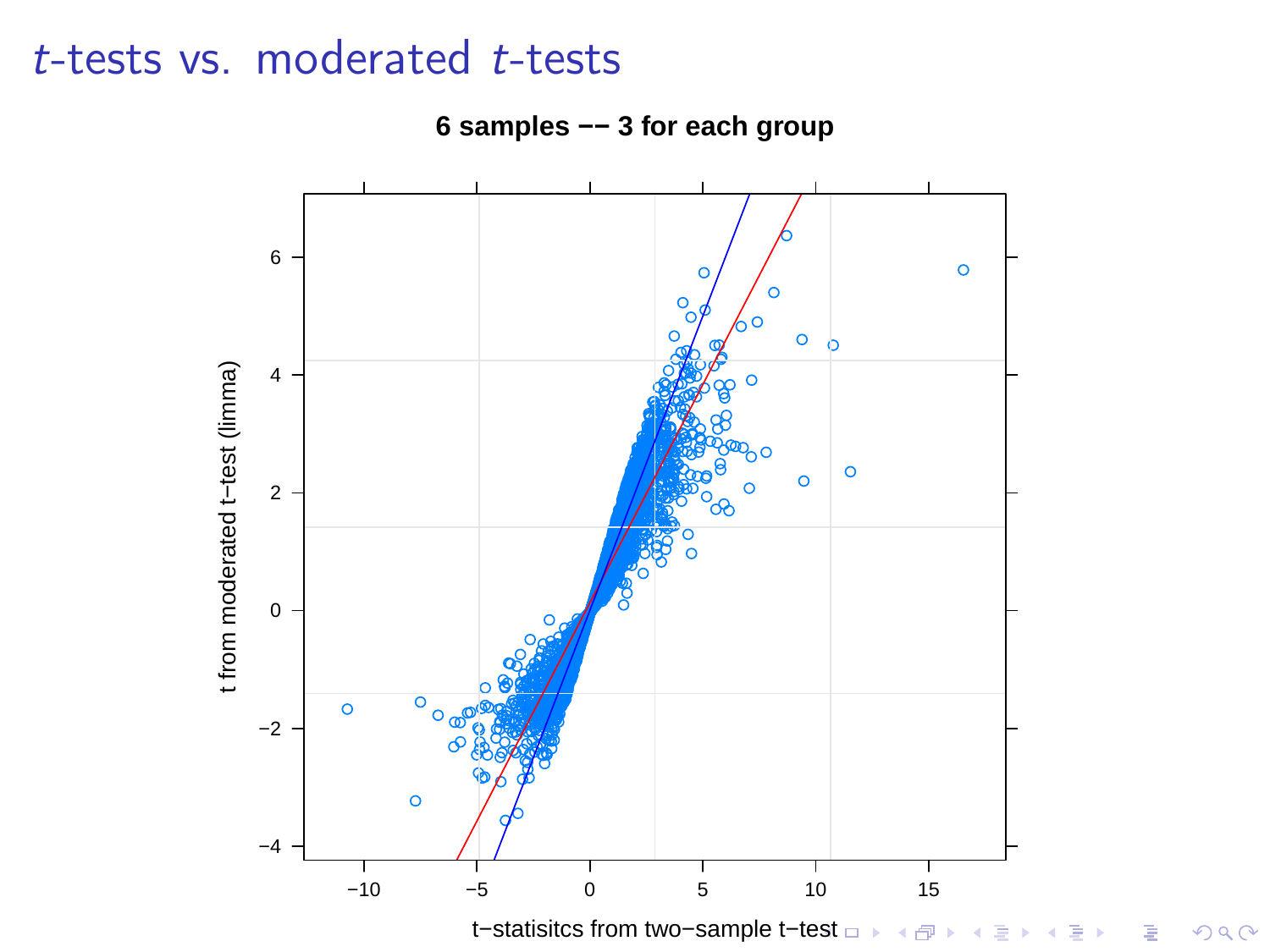# p-value corrections

- $\triangleright$  Basic idea: reduce critical value used to reject.
- $\blacktriangleright$  Trade-off between sensitivity and specificity.
- $\blacktriangleright$  Approaches implemented in the *multtest* package:
	- $\triangleright$  criteria for error rate control include family-wise error rate (FWER) and false discovery rate (FDR).

**KORKARYKERKER POLO** 

<span id="page-15-0"></span> $\blacktriangleright$  Permutation-based maxT methods.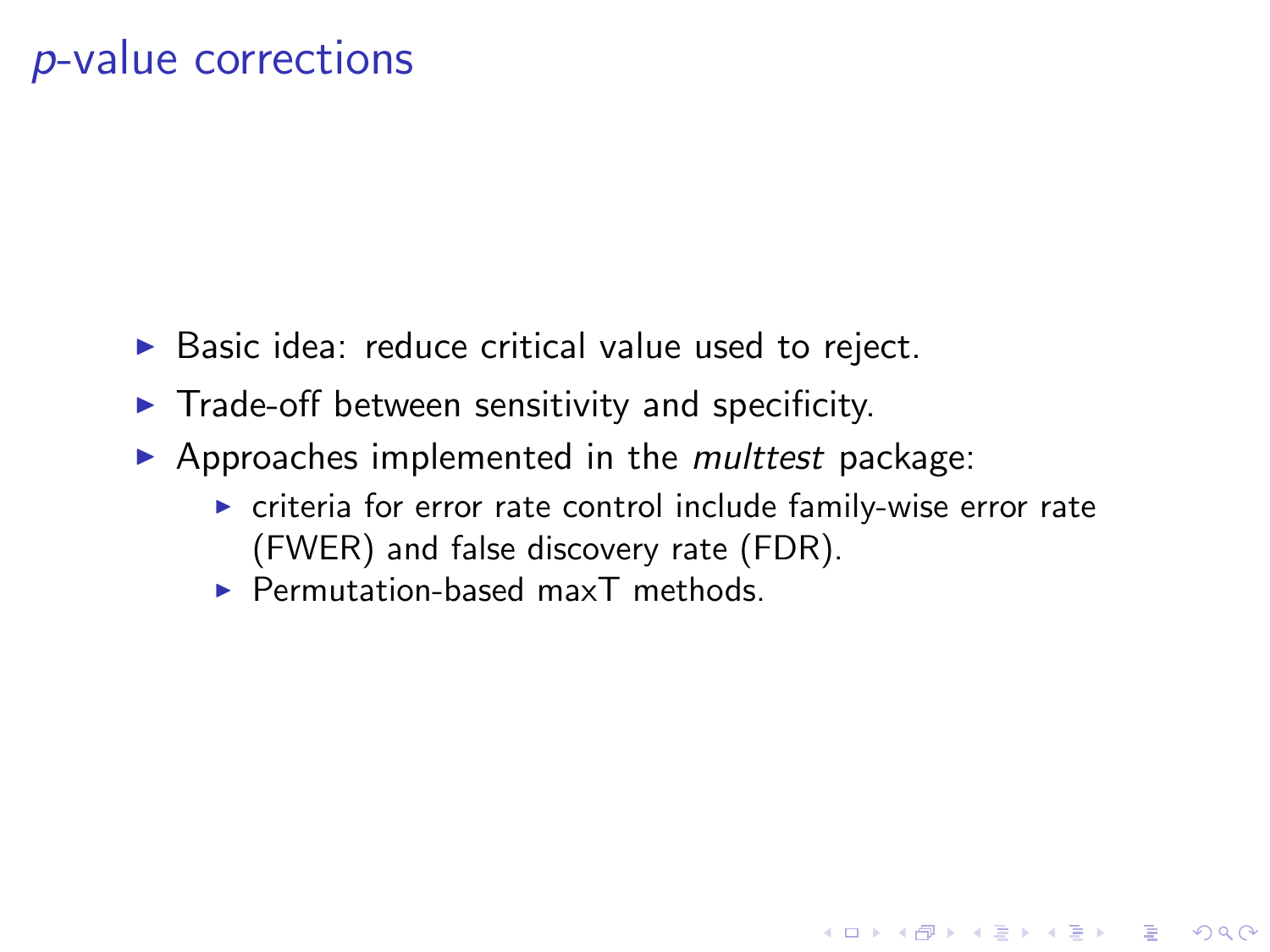# Lab activity

- ► Chapter 6 and 7 in Bioconductor Case Studies.
- $\triangleright$  Goals: get familiar with functions provided by *Bioconductor* packages to perform differential expression analysis.

**KOD KAD KED KED DRA**